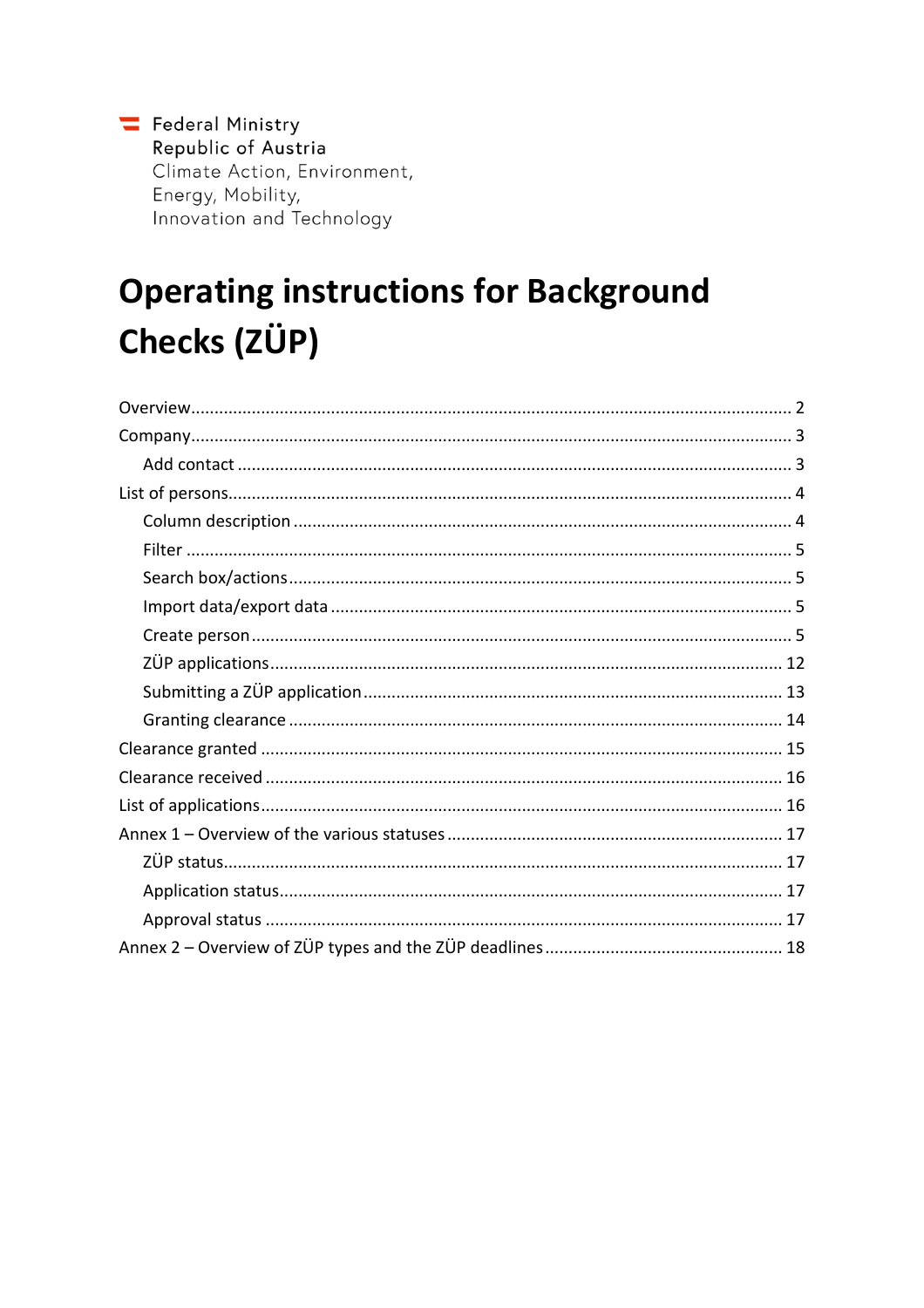#### <span id="page-1-0"></span>**Overview**

 $\bigoplus$ 

Q

This page serves as an overview and offers the possibility to request rights, to switch directly to the respective detail page via the icon "magnifying glass" and to contact the ServiceDesk.

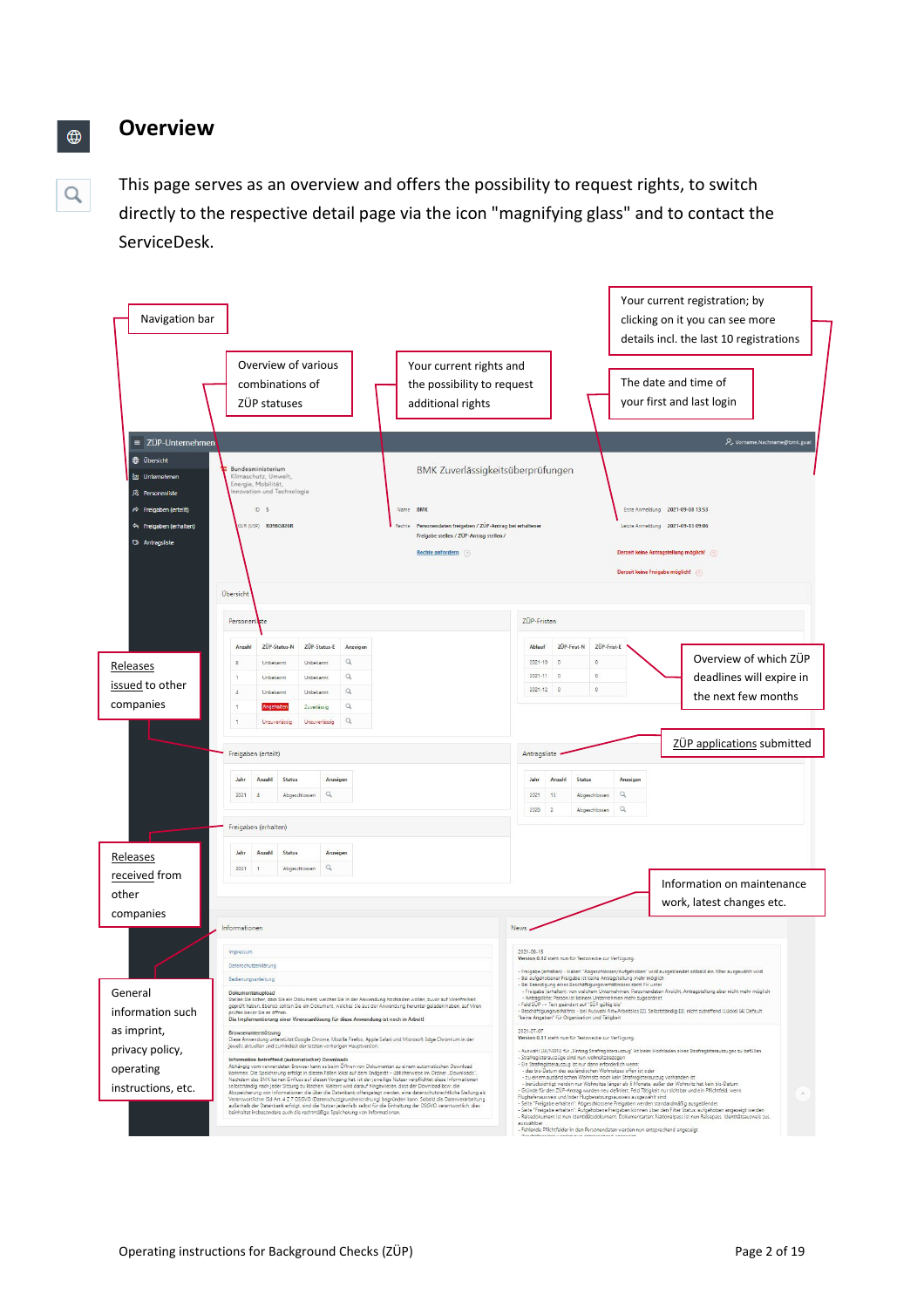#### <span id="page-2-0"></span>**Company**

 $\begin{bmatrix} \mathbf{M} \\ \mathbf{M} \end{bmatrix}$ 

This page is used to maintain company and contact information as described in the Initial Access Guide.

| $\equiv$      | ZÜP-Unternehmen                      |                                                                        |                   |           |                   |         |                            |               |                      |        | P. Vorname.Nachname@bmk.gv.at |
|---------------|--------------------------------------|------------------------------------------------------------------------|-------------------|-----------|-------------------|---------|----------------------------|---------------|----------------------|--------|-------------------------------|
|               | <b>D</b> Übersicht                   | Unternehmensdaten                                                      |                   |           |                   |         |                            |               |                      |        |                               |
| $\mathbb{H}$  | Unternehmen                          |                                                                        |                   |           |                   |         |                            |               |                      |        |                               |
|               | R Personenliste                      | <b>KUR (USP)</b>                                                       | R654T561T         |           |                   | $*$ Art | Zivilflugplatzhalter       |               | $\checkmark$         |        |                               |
| $\Rightarrow$ | Freigaben (erteilt)                  | * Name                                                                 | USP-ZUP Flughafen |           |                   |         |                            |               |                      |        |                               |
|               | <sup>&lt;</sup> Freigaben (erhalten) | * Land                                                                 | (AT) Österreich   | $\wedge$  |                   | * Ort   | Wien                       |               | * PLZ                | 1030   |                               |
|               | Antragsliste                         | * Straße                                                               | Radetzkystrasse   |           | * Hausnr.         |         | $\overline{2}$             |               |                      |        |                               |
|               |                                      | Erstellt                                                               | 2020-11-20        |           | Geändert          |         | 2020-11-20                 |               | ID<br>$\overline{2}$ |        | <b>E</b> Speichern            |
|               |                                      | <b>v</b> Kontakte                                                      |                   |           |                   |         |                            |               |                      |        |                               |
|               |                                      |                                                                        |                   |           |                   |         |                            |               |                      |        | $\beta_+$ Kontakt hinzufügen  |
|               |                                      | Nachname ↑ =<br><b>Bearbeiten</b><br>Vorname<br><b>Telefon</b><br>Mail |                   |           | Ansprechperson in | von     | bis                        |               |                      |        |                               |
|               |                                      | Í                                                                      | Bartek            | Alexander | 0664/8188886      |         | alexander.bartek@bmk.gv.at | Ausweisfragen | 2020-11-23           | $\sim$ |                               |
|               |                                      |                                                                        |                   |           |                   |         |                            |               |                      |        |                               |

Under Contacts you can enter contact information that could be useful for BMK to contact your company.

#### <span id="page-2-1"></span>**Add contact**

| Ansprechperson    |                          |          |         |            | $\boldsymbol{\times}$ |
|-------------------|--------------------------|----------|---------|------------|-----------------------|
| Unternehmen       | <b>USP-ZUP Flughafen</b> |          |         |            |                       |
| Nachname          |                          |          | Vorname |            |                       |
| Mail              |                          |          | Telefon |            |                       |
| Ansprechperson in |                          | $\wedge$ |         |            |                       |
| Von               | 曲<br>JJJJ-MM-TT          |          | Bis     | JJJJ-MM-TT | 曲                     |
|                   |                          |          |         |            |                       |
|                   |                          |          |         |            | Kontakt hinzufügen    |

Under "Contact person in" you can enter the competence of this contact person or select a predefined entry (currently personnel issues or selection issues).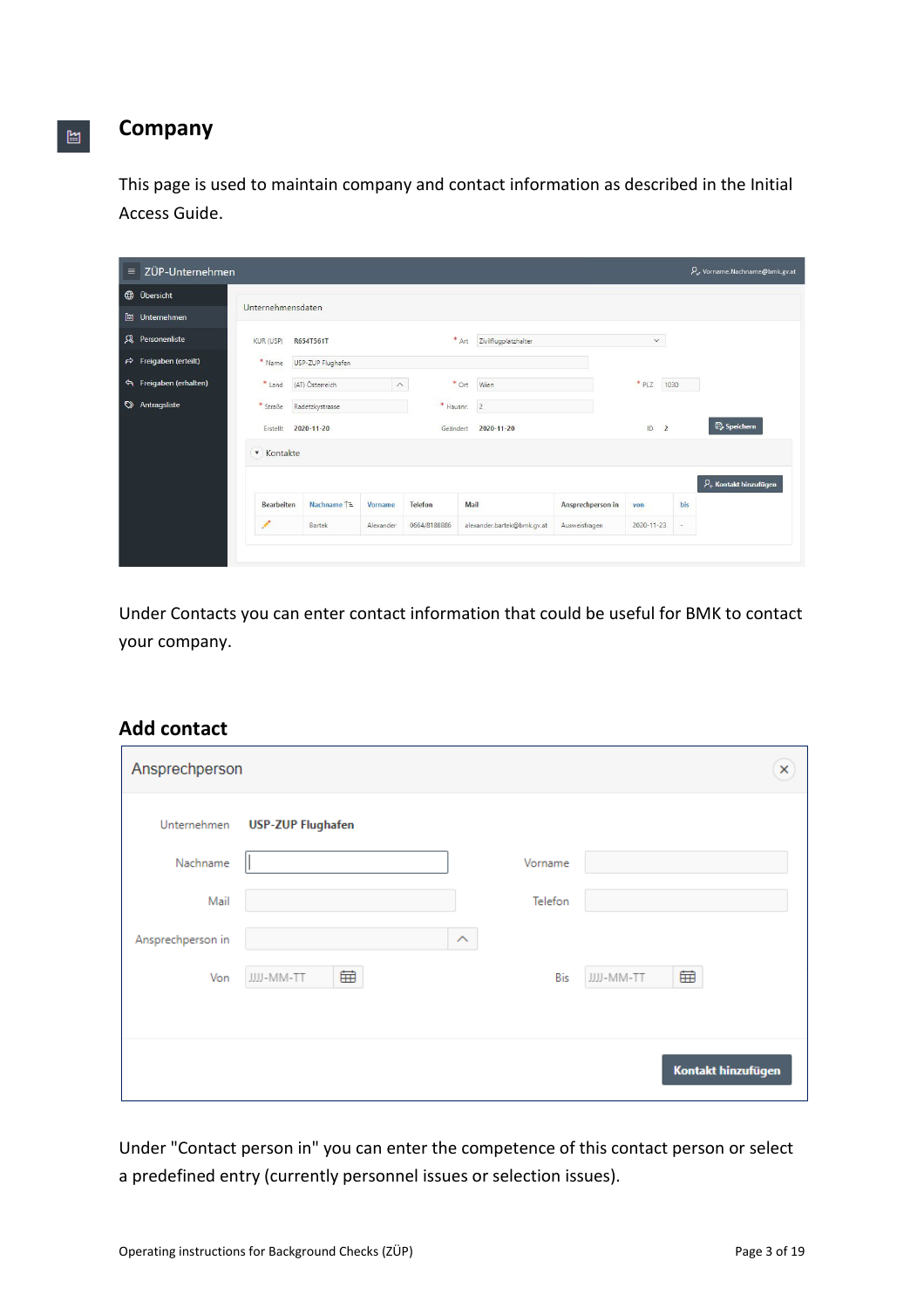The two data fields "From" and "To" refer to the duration of this contact person's responsibility. For example, if someone becomes responsible for a certain area only in the future, you can enter the date in the "From" field accordingly. If someone is no longer responsible, you can set the "To" date.

#### <span id="page-3-0"></span>**List of persons**  $\mathcal{R}$

This page is used to enter and maintain the personal data required for a ZÜP application or for a release. Here you will also find the option to import and export mass data (if you have the corresponding rights). Here you can also directly apply for a ZÜP or release at airports, provided that you have the right to do so and have filled in the required fields.

Personal data must always be recorded and maintained by the company with which the person is employed.

| $\equiv$ ZÜP-Unternehmen | P Vorname.Nachname@bmk.gv.at |                    |                   |              |                 |                 |              |            |               |                      |                |                                            |
|--------------------------|------------------------------|--------------------|-------------------|--------------|-----------------|-----------------|--------------|------------|---------------|----------------------|----------------|--------------------------------------------|
| <b>D</b> Ubersicht       |                              |                    |                   |              |                 |                 |              |            |               |                      |                |                                            |
| Unternehmen              | <b>v</b> Filter              |                    |                   |              |                 |                 |              |            |               |                      |                |                                            |
| R Personenliste          | ZÜP-Status                   |                    | Alle<br>2024      | $\checkmark$ |                 | Alle<br>Normal  | $\checkmark$ |            | Erweitert     | Alle<br>$\checkmark$ |                |                                            |
| Freigaben (erteilt)      |                              |                    |                   |              |                 |                 |              |            |               |                      |                |                                            |
| ← Freigaben (erhalten)   | $Q -$                        |                    | Aktionen v<br>Los |              |                 |                 |              |            |               |                      |                | $P_+$ Person anlegen                       |
| Antragsliste             | $1 - 14$ von $14$            |                    |                   |              |                 |                 |              |            |               |                      |                |                                            |
|                          | <b>Details</b>               | Antrag             | Freigabe          | Vollständig  | Familienname T= | Vorname         | Geschlecht   | Geb.Datum  | ZÜP-Status-N  | ZÜP-Status-E         | SÜP gültig bis | Geändert                                   |
|                          | $\alpha$                     | ZÜP-Antrag stellen | Freigabe erteilen | ja           | ABLEIDINGER     | DIETMAR         | männlich     | 1966-01-01 | Unbekannt     | Unbekannt            | $\sim$         | 2021-03-12 von alexander.bartek@bmk.gv.at  |
|                          | $\hbox{\tt Q}$               | ZÜP-Antrag stellen | Freigabe erteilen | ja           | BLUBSDDDSSD     | BLA             | divers       | 1010-01-01 | Unbekannt     | Unbekannt            | $\sim$         | 2021-02-25 von alexander.bartek@bmlk.gv.at |
|                          | $\alpha$                     | ZÜP-Antrag stellen | Freigabe erteilen | ja           | LASCHET         | ARMIN           | divers       | 1978-12-03 | Unbekannt     | Unbekannt            | $\sim$         | 2021-09-15 von Matthias.Boehm@bmk.gv.at    |
|                          | $\mathbb Q$                  | ZÜP-Antrag stellen | Freigabe erteilen | ja           | <b>LIMA</b>     | TEST            | weiblich     | 1010-01-01 | Unbekannt     | Unbekannt            | $\sim$         | 2021-03-05 von alexander.bartek@bmk.gv.at  |
|                          | Q                            | ZÜP-Antrag stellen | Freigabe erteilen | ja           | MÜLLER          | ANDREA          | divers:      | 2021-02-08 | Angehalten    | Zuverlässig          | $\sim$         | 2021-03-05 von alexander.bartek@bmk.gv.at  |
|                          | $\alpha$                     |                    | ×.                | nein         | PIERINGER       | <b>JOHANNES</b> | männlich     | 2021-02-01 | Unzuverlässig | Unzuverlässig        | $\sim$         | 2021-02-08 von alexander.bartek@bmk.gv.at  |
|                          | $\alpha$                     |                    | $\sim$            | nein         | <b>RUDI</b>     | WERNER          | männlich     | 2021-02-02 | Unbekannt     | Unbekannt            | $\sim$         | 2021-08-17 von alexander.bartek@bmk.gv.at  |
|                          | Q                            | ZÜP-Antrag stellen | Freigabe erteilen | ja           | SCHELL          | MAXIMILIAN      | männlich     | 2021-02-01 | Unbekannt     | Unbekannt            | $\sim$         | 2021-02-12 von alexander.bartek@bmk.gv.at  |
|                          | Q                            |                    | $\sim$            | nein         | SKODA           | BRIGITTE        | weiblich     | 1970-01-01 | Unbekannt     | Unbekannt            | $\sim$         | 2020-11-24 von Margit Winter@bmk.gv.at     |
|                          | $\alpha$                     |                    | $\sim$            | nein         | TONI            | MARKUS          | männlich     | 2021-03-01 | Unbekannt     | Unbekannt            | $\sim$         | 2021-08-17 von SYSTEM                      |

#### <span id="page-3-1"></span>**Column description**

- Details: the magnifying glass takes you to the detailed view of this person
- Request/release: If a corresponding entry is available in the list, you can use this link to submit a ZÜP request or issue a release directly. The link is only available if the personal data has been entered completely  $\rightarrow$  column Complete=yes
- Complete: This shows whether or not the personal data has been recorded completely (yes/no).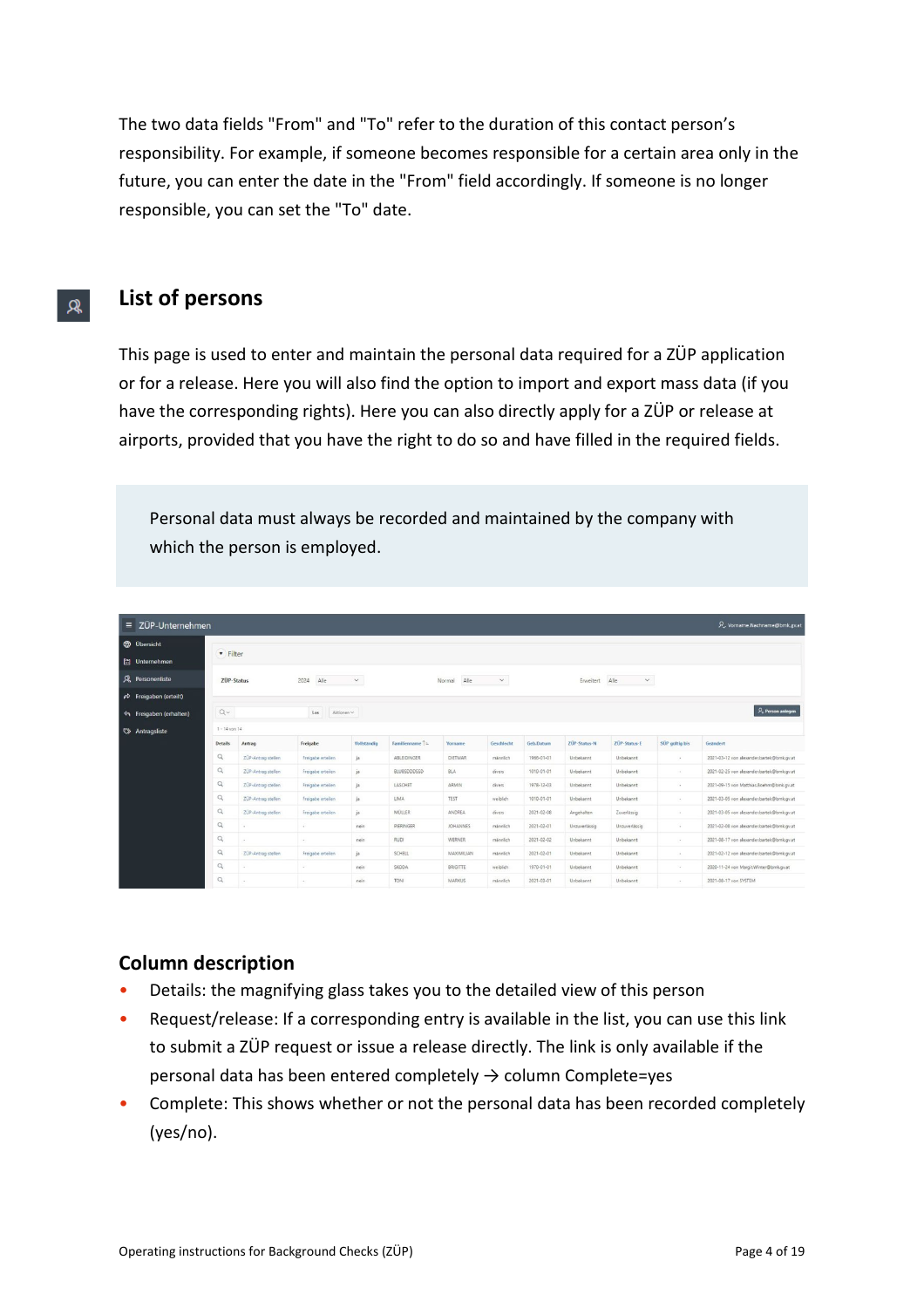<span id="page-4-0"></span>• ZÜP status-N, -E: The corresponding ZÜP status is displayed here (see also [Annex 1](#page-16-0) and [Annex 2](#page-17-0) for this).

#### **Filter**

Here you can filter your list of persons by specific ZÜP statuses for the two different ZÜP characteristics (see also [Annex 2\)](#page-17-0).

#### <span id="page-4-1"></span>**Search box/actions**

Using the search field you can search for any text across all columns. Via Actions you have advanced filtering, searching, sorting and grouping options (for details see Help in the dropdown menu).

#### <span id="page-4-2"></span>**Import data/export data**

Here you can import and export personal data via JSON format (if you have requested the corresponding right). If you find this interesting, please contact us by mail at [alexander.bartek@bmk.gv.at](mailto:alexander.bartek@bmk.gv.at) for a detailed description.

#### <span id="page-4-3"></span>**Create person**

You can enter new personal data via this button.

| $\equiv$ | ZÜP-Unternehmen                   |                                                |                                                      | P Vorname.Nachname@bmk.gv.at   |
|----------|-----------------------------------|------------------------------------------------|------------------------------------------------------|--------------------------------|
|          | <b>D</b> Übersicht                |                                                |                                                      |                                |
|          | Unternehmen                       | Person                                         |                                                      |                                |
|          | R Personenliste                   | USP-ZUP Flughafen                              | kein Zugriff<br>Berechtigung                         |                                |
|          | $\Rightarrow$ Freigaben (erteilt) | 2024<br>ZÜP-Status                             | Normal<br>Erweitert                                  |                                |
|          | Freigaben (erhalten)              | Identifikation                                 |                                                      |                                |
|          | Antragsliste                      | * Familienname<br>* Geschlecht<br>$\checkmark$ | * Vorname<br>$\boxplus$<br>* Geb.Datum<br>JJJJ-MM-TT | $\mathcal{P}_+$ Person anlegen |

Here, the first part of the personal data for identification such as surname, first name, gender and date of birth would now have to be entered. These are all mandatory fields (**\***) and must be filled in completely before the person can be created.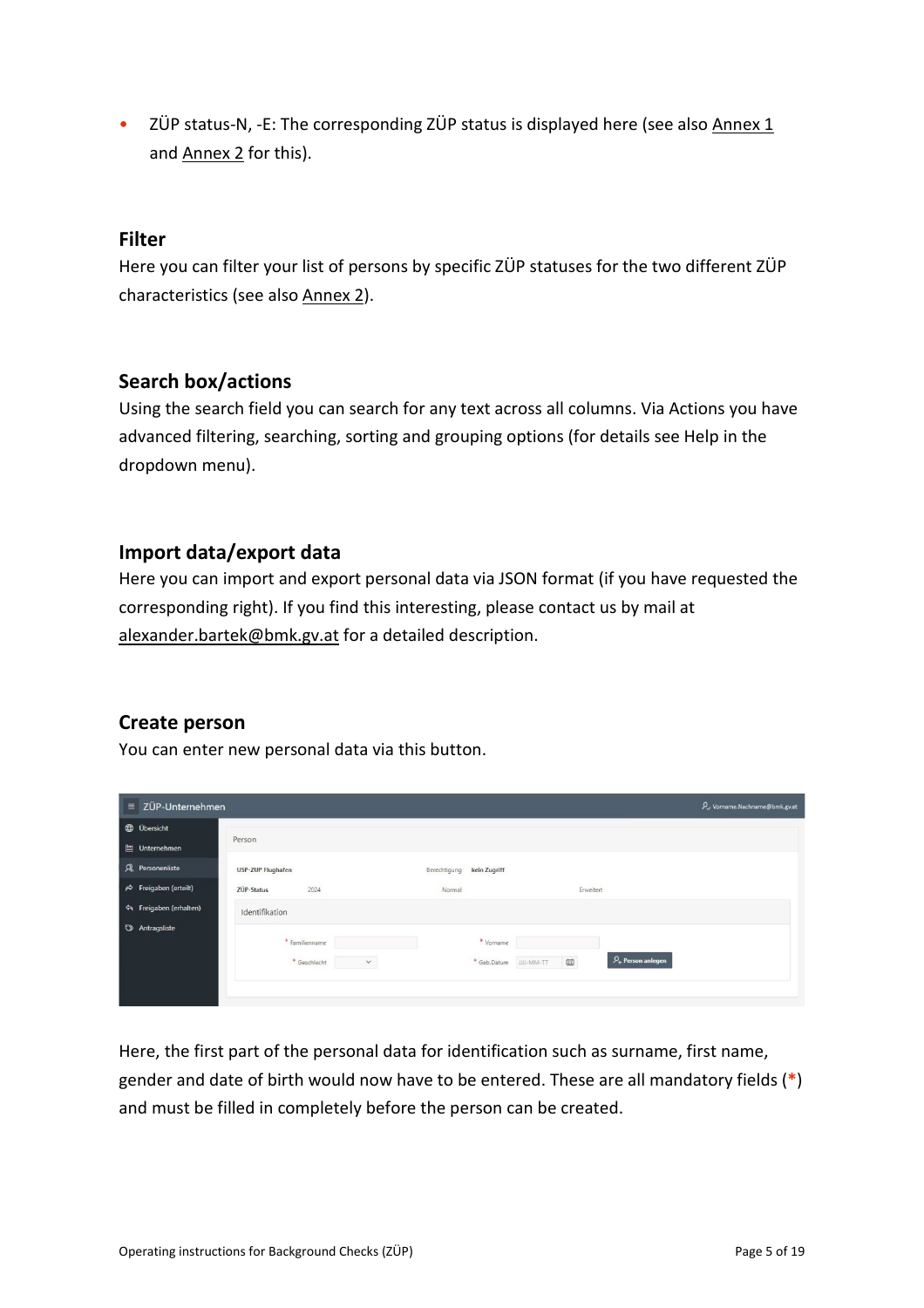Note on mandatory fields (general): if something is "unknown" or "not applicable", enter this text in the field.

Since each person can only be entered once, an error message may occur when creating a person.

- 1 Fehler aufgetreten
- · Die angegeben Person existiert bereits und kann daher nicht gespeichert werden. **Kontakt zu BMK**

If this is the case, the person already exists in the system. If you do not find this person in the list of persons, then he/she was created by another company. In this case, use the link "Contact BMK" and report the personal data you wanted to enter.

In order to be able to submit a ZÜP application or make a release, there are a number of mandatory fields and required additional data. If any of these are missing, you will be notified accordingly.

After entering the mandatory fields for identification, the missing mandatory fields (**\***) and the required additional data will be displayed as follows:

 $\times$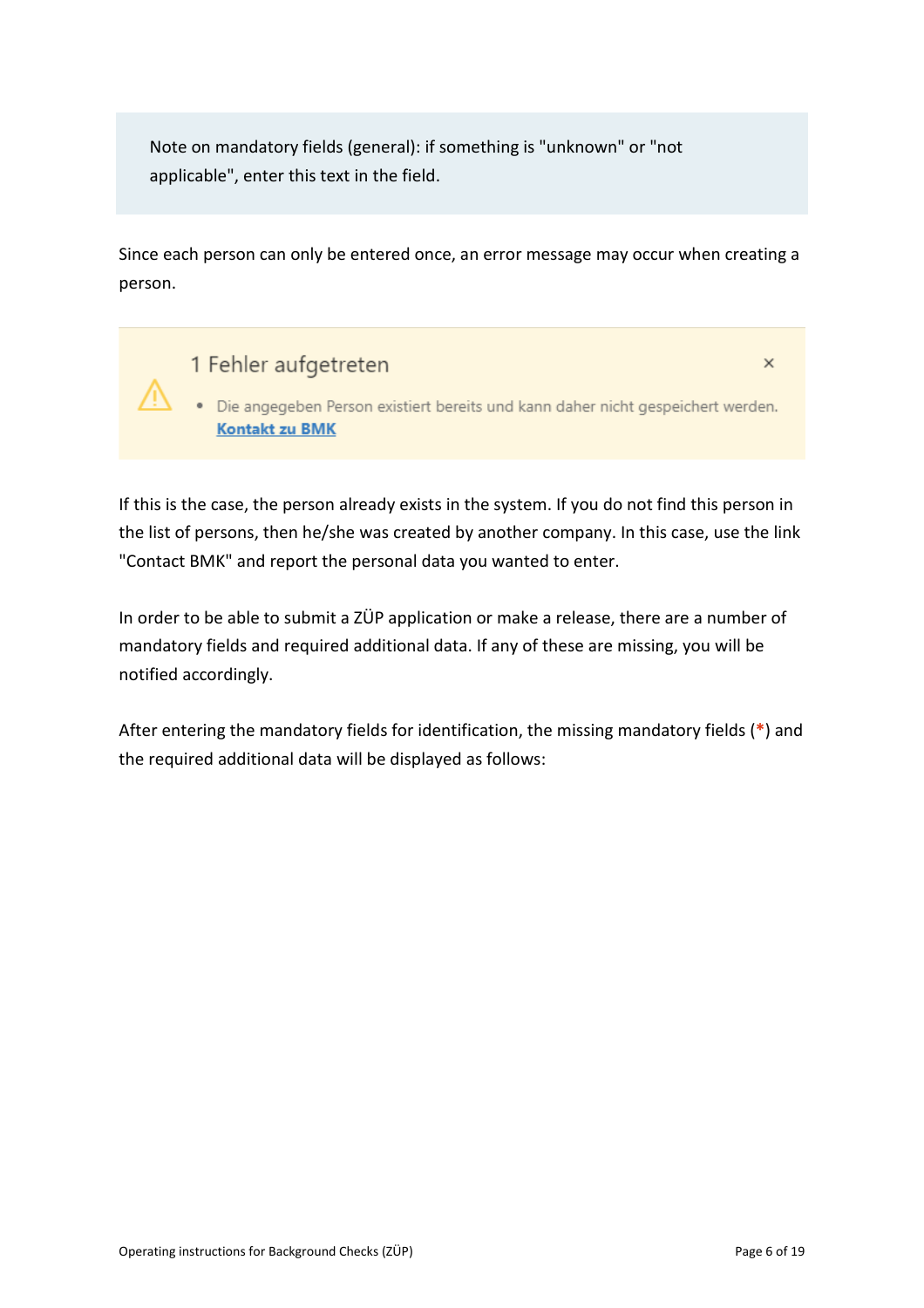| $\equiv$ ZÜP-Unternehmen          |                                                                                                                                                      |                                                  |                                              |                              |                                   | P. Vorname.Nachname@bmk.gv.at |
|-----------------------------------|------------------------------------------------------------------------------------------------------------------------------------------------------|--------------------------------------------------|----------------------------------------------|------------------------------|-----------------------------------|-------------------------------|
| <b>D</b> Übersicht<br>Unternehmen | Person                                                                                                                                               |                                                  |                                              |                              |                                   |                               |
| R Personenliste                   | <b>BMK</b>                                                                                                                                           |                                                  | Berechtigung schreiben                       |                              |                                   |                               |
| P Freigaben (erteilt)             | ZÜP-Status                                                                                                                                           | 2024 Unbekannt                                   | Normal <b>Unbekannt</b>                      |                              | Erweitert Unbekannt               |                               |
| <b>Sand Freigaben (erhalten)</b>  | Identifikation                                                                                                                                       |                                                  |                                              |                              |                                   |                               |
| Antragsliste                      | * Familienname GRUBER                                                                                                                                | * Geschlecht männlich v                          | * Vomame HANS<br>固<br>* Geb.Datum 1967-09-23 |                              |                                   |                               |
|                                   | Identitätsdokument fehlt<br>Wohnsitzlücke in den letzten 5 Jahren<br>Beschäftigungslücke in den letzten 5 Jahren größer als 28 Tage<br>Personendaten |                                                  |                                              |                              |                                   |                               |
|                                   |                                                                                                                                                      | Geb.Name GRUBER                                  |                                              | * Geb.Ort                    |                                   |                               |
|                                   | Geb.Ort PLZ                                                                                                                                          |                                                  |                                              | Geb.Ort Land (AT) Österreich | $\S \equiv$                       |                               |
|                                   | * Vorname Mutter                                                                                                                                     |                                                  |                                              | * Vorname Vater              |                                   |                               |
|                                   | * Staatsangehörigkeit 1 (AT) Österreich                                                                                                              | $\substack{0\\0\\0}$ .                           |                                              | Staatsangehörigkeit 2        | $\overline{\S} \equiv$            |                               |
|                                   | * Kontakt-Telefon                                                                                                                                    |                                                  |                                              | * Kontakt-Mail               |                                   |                               |
|                                   | * Zustimmung eingeholt                                                                                                                               | $\mathbf{v}$                                     |                                              | SÜP gültig bis               | $\qquad \qquad \boxdot$           |                               |
|                                   |                                                                                                                                                      | Erstellt 2021-09-17 von Matthias.Boehm@bmk.gv.at |                                              | Geändert                     | U Löschen<br><b>E</b> , Speichern |                               |

All mandatory fields (**\***) under personal data are marked accordingly. However, you can save your data at any time and continue later.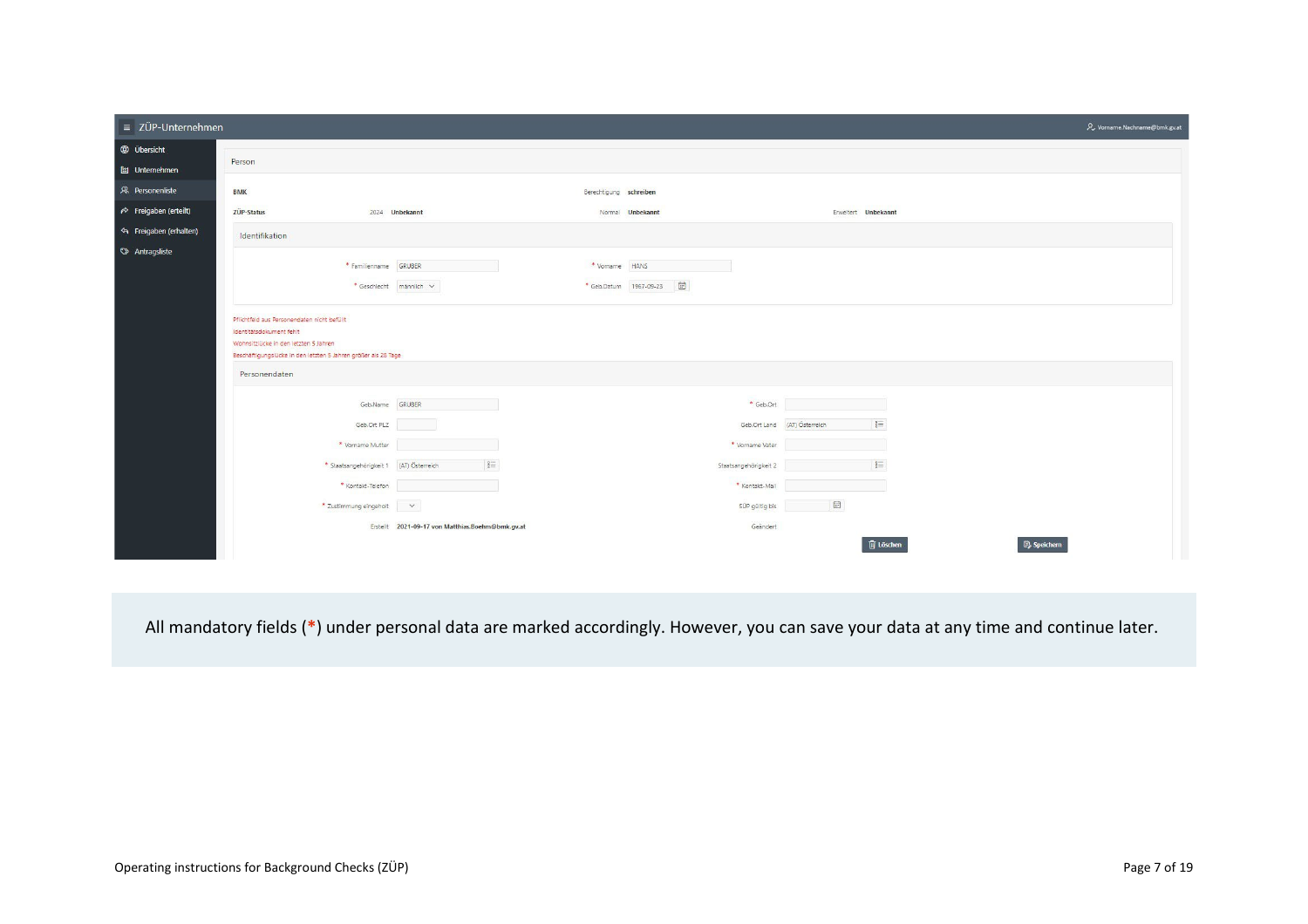If a valid security check (SÜP) already exists, the validity can be entered.

For each registered person, consent to the disclosure of personal data must be obtained formally. (Consent obtained)

Required additional data

- An identity document must be uploaded in any case.
- Main residences must be reported without gaps for the last 5 years.
- Employment relationships, as well as education and training, must be reported without gaps for the last 5 years with gaps of up to 28 days being disregarded. If the gap is greater than 28 days, it must be recorded as such in the system.
- Criminal record certificates are to be uploaded if at least one of the residences of the last 5 years was not exclusively in Austria and in any case if the current residence is not in Austria.

#### **Identity documents**

Via "Add identity documents" you can upload the scan of an identity proof (travel document).

| <b>Identifätsdokument</b> |                                                                                 | × |
|---------------------------|---------------------------------------------------------------------------------|---|
| * Dokument                | Datei auswählen   Keine Datei ausgewählt                                        |   |
|                           | Einschränkungen: jpeg, jpg, jpe, png, gif, pdf Dateien mit maximaler Größe 2 MB |   |
| Dokumentname              | Größe [KB]                                                                      |   |
| Dokumenttyp               |                                                                                 |   |
|                           | <b>Dokument laden</b><br><b>Dokument entfernen</b>                              |   |

After you have selected a document and clicked on "Load document" further selection options appear.

If you select Other under "Document type", you will get an additional field where you can enter the type of this document.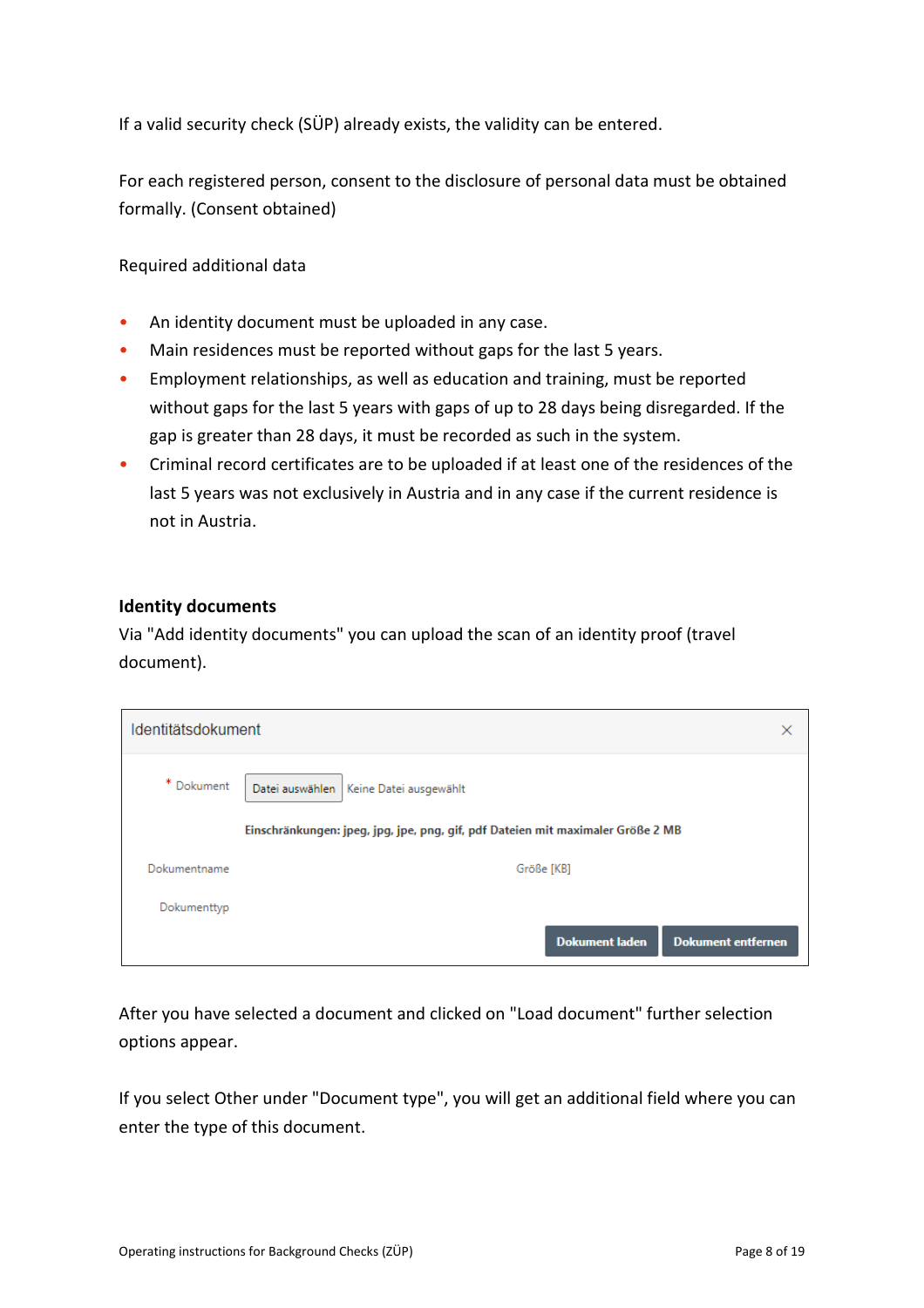| Identitätsdokument<br>$\times$ |                                                                                 |                                                    |  |  |  |  |  |  |  |
|--------------------------------|---------------------------------------------------------------------------------|----------------------------------------------------|--|--|--|--|--|--|--|
| * Dokument                     | Datei auswählen                                                                 | Keine Datei ausgewählt                             |  |  |  |  |  |  |  |
|                                | Einschränkungen: jpeg, jpg, jpe, png, gif, pdf Dateien mit maximaler Größe 2 MB |                                                    |  |  |  |  |  |  |  |
| Dokumentname                   | document.pdf                                                                    | Größe [KB] 26,45                                   |  |  |  |  |  |  |  |
|                                | Dokumenttyp application/pdf                                                     |                                                    |  |  |  |  |  |  |  |
|                                |                                                                                 | <b>Dokument entfernen</b><br><b>Dokument laden</b> |  |  |  |  |  |  |  |
| * Dokumentart                  | Reisepass<br>$\checkmark$                                                       |                                                    |  |  |  |  |  |  |  |
| * Nummer                       |                                                                                 |                                                    |  |  |  |  |  |  |  |
| * Ausstellung                  | 崮<br>JJJJ-MM-TT                                                                 |                                                    |  |  |  |  |  |  |  |
|                                | Übernahme 2021-09-15                                                            |                                                    |  |  |  |  |  |  |  |
|                                |                                                                                 | $\mathbb{R}$ Erstellen                             |  |  |  |  |  |  |  |

The file name is irrelevant, PDF is recommended as the document format. **Please avoid uploading images in high resolution. → Maximum size 2 MB**

After uploading the travel document, press the F5 function key and you will notice that the line **Travel document missing** has disappeared.

#### **Main residences**

Via "Add main residence" you create a record for a main residence. If the person has had several main residences in the last 5 years, this step must be repeated accordingly.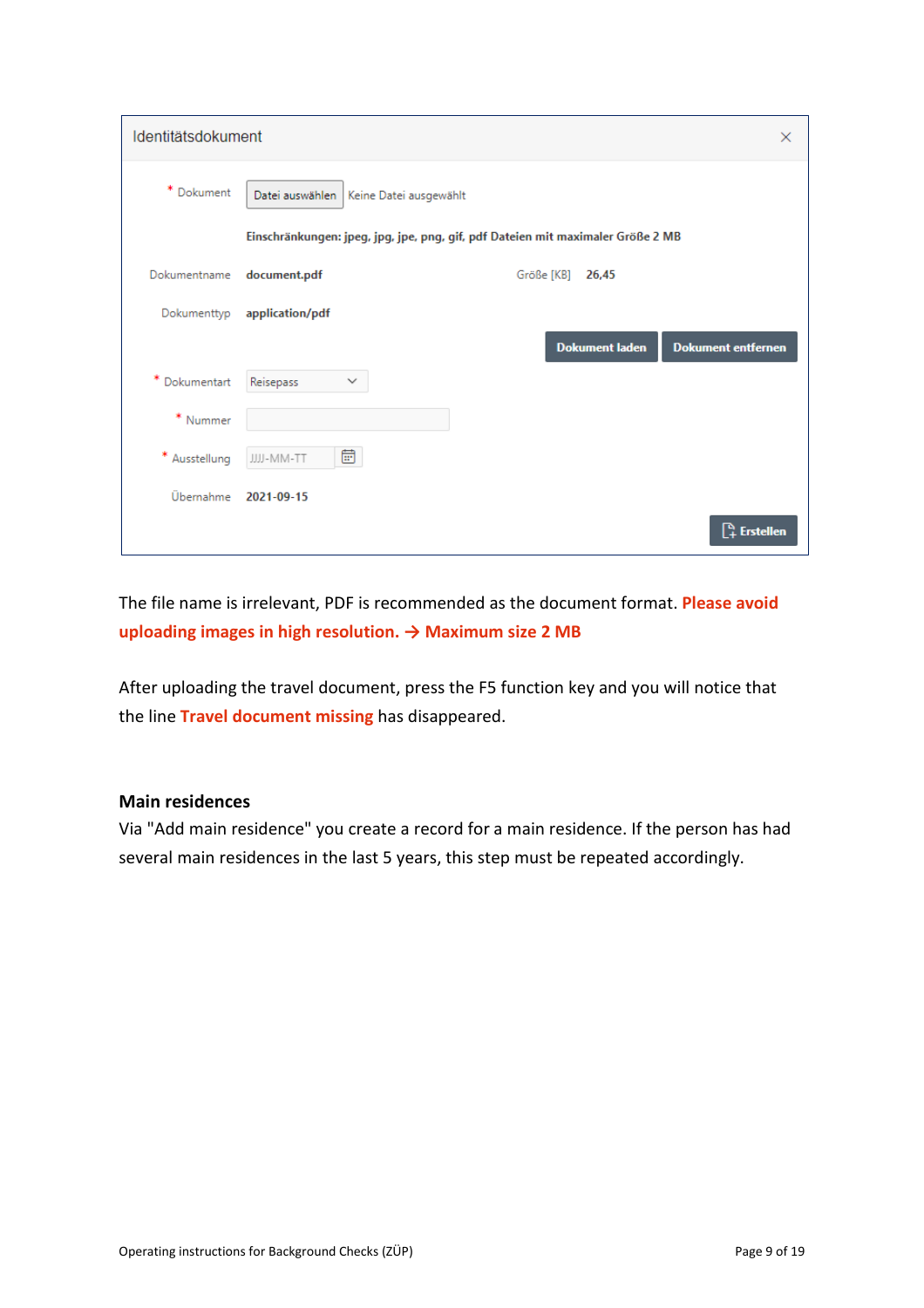| Adresse    |                 |                     |             | $\mathbf{x})$                       |
|------------|-----------------|---------------------|-------------|-------------------------------------|
| Art        | Hauptwohnsitz   |                     |             |                                     |
| $*$ Land   | (AT) Österreich | $\hat{\phantom{1}}$ |             |                                     |
| $*$ PLZ    | 101             |                     | $*$ Ort     | Wien                                |
| $*$ Straße | Weg             |                     | $*$ Hausnr. | $\mathbf{1}$                        |
| $*$ von    | 2010-02<br>曲    |                     | bis         | 曲<br>JJJ-MM                         |
|            |                 |                     |             | bleibt für aktuellen Wohnsitz offen |
|            |                 |                     |             | $\mathbb{R}$ Erstellen              |

Dates must be given by month. Pick the date of a specific date from the calendar and it will be implemented accordingly.

For the current residence, the "to" field remains empty.

The system checks whether a gap-free entry of residences has been made for the last 5 years. The line **Residence Gap in the last 5 years** will only disappear once this has happened.

The system goes on to check the country of residence. If residences outside Austria have existed in the course of the last 5 years, [criminal record certificate](#page-10-0) from each respective country must be uploaded.

Otherwise, the lines **Residence gap in Austria in the last 5 years, Criminal record certificate not older than 6 months required** continue to be displayed.

#### **Employment relationships, training and further education**

Via "Add employment" you create a record for an employment relationship (or for education and training).

If the person has had several employment relationships in the last 5 years, this step must be repeated accordingly.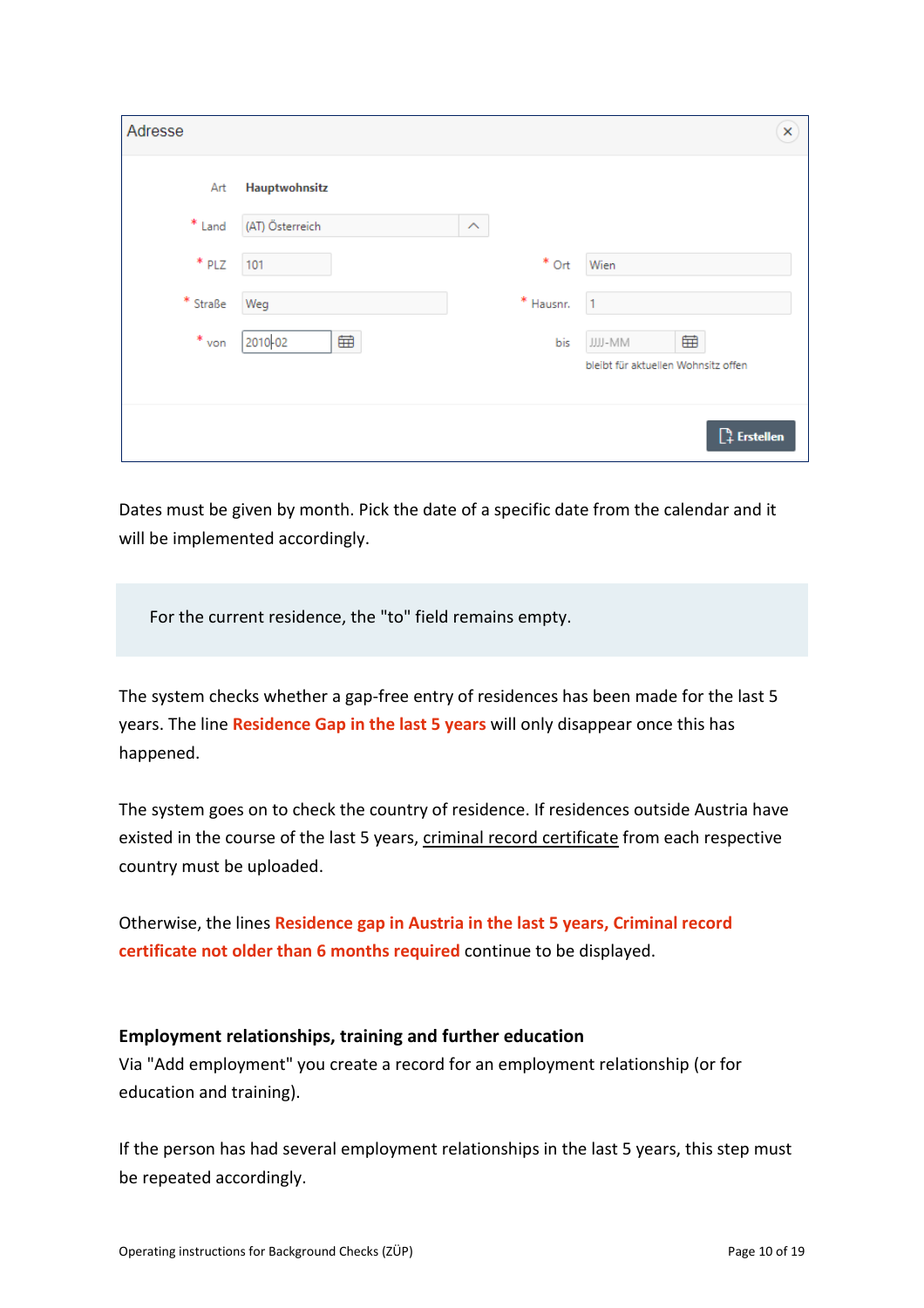| Beschäftigung  |                                 |                        | × |
|----------------|---------------------------------|------------------------|---|
| $*$ Art        | Beschäftigungsverhältnis $\lor$ |                        |   |
| * Organisation | USP-ZUP Flughafen               |                        |   |
| $*$ Tätigkeit  | Kurzbeschreibung der Tätigkeit  |                        |   |
| $*$ von        | 曲<br>2010-02-01                 |                        |   |
| bis            | 锚<br>JJJJ-MM-TT                 |                        |   |
|                |                                 | $\mathbb{R}$ Erstellen |   |

For the current employment relationship, the "until" field again remains empty.

The system checks whether there are gaps in employment records over the last 5 years. Employment gaps of more than 28 days must also be entered as gaps in the system.

Via "End employment relationship" you can enter the termination of the employment relationship of this person with your company (e.g. in case of termination). However, this is only possible if you have previously filled in the "until" field (= end date) for all recorded employment relationships.

Once you have terminated an employment relationship, you no longer have access to that person's data.

#### <span id="page-10-0"></span>**Criminal record certificates**

Via "Add criminal record certificate" you can upload the scanned file.

This is only required **if one of the residences of the last 5 years has not been in Austria or the current residence is not in Austria**. Foreign criminal record certificates or comparable proof of the countries of residence of the last five years must be provided in German or English, must not be older than 6 months at the time of submission and must be uploaded for each foreign place of residence.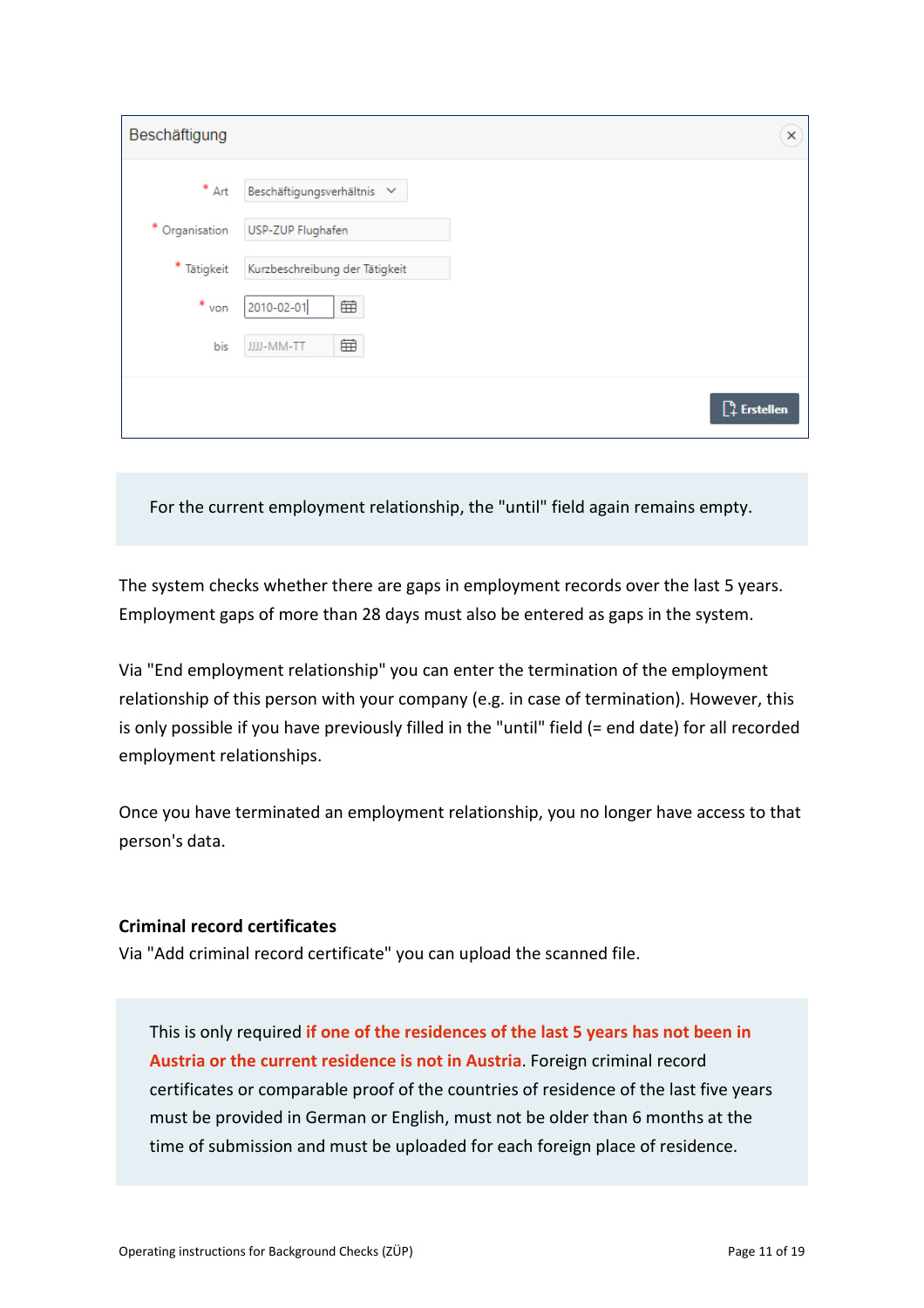As soon as all mandatory fields have been filled in and the required additional data has been entered, the red lines disappear, the buttons ["Release"](#page-13-0) (Freigabe erteilen) and ["Submit ZÜP application"](#page-12-0) (ZÜP-Antrag stellen) appear and in the list of persons, the column Complete contains a yes and the links for "Release" and "Submit ZÜP application" are also displayed.

| $\equiv$ ZÜP-Unternehmen              |                           |                     |              |             |              |                 |                   |                         | & Vorname.Nachname@bmk.gv.at |
|---------------------------------------|---------------------------|---------------------|--------------|-------------|--------------|-----------------|-------------------|-------------------------|------------------------------|
| <b>D</b> Übersicht                    |                           |                     |              |             |              |                 |                   |                         |                              |
| <b>Lig</b> Unternehmen                | Person                    |                     |              |             |              |                 |                   |                         |                              |
| R Personenliste                       | <b>USP-ZUP Flughafen</b>  |                     | Berechtigung | schreiben   |              |                 |                   |                         |                              |
| $\leftrightarrow$ Freigaben (erteilt) | ZÜP-Status<br>2024        | Unbekannt           | Normal       | Unbekannt   |              | Erweitert       | Unbekannt         |                         |                              |
| <sup>&lt;</sup> Freigaben (erhalten)  | Identifikation            |                     |              |             |              |                 |                   |                         |                              |
| Antragsliste                          |                           |                     |              |             |              |                 |                   |                         |                              |
|                                       | * Familienname BIRKLHUBER |                     |              | * Vorname   | BERNHARD     |                 |                   |                         |                              |
|                                       | * Geschlecht männlich v   |                     |              | * Geb.Datum | 1866-02-02   | $\boxplus$      | Freigabe erteilen |                         | ZÜP-Antrag stellen           |
|                                       |                           |                     |              |             |              |                 |                   |                         |                              |
|                                       | Personendaten             |                     |              |             |              |                 |                   |                         |                              |
|                                       |                           | Geb.Name BIRKLHUBER |              |             | * Geb.Ort    | Wien            |                   |                         |                              |
|                                       | Geb.Ort PLZ 1010          |                     |              |             | Geb.Ort Land | (AT) Österreich |                   | $\widehat{\phantom{a}}$ |                              |
|                                       |                           |                     |              |             |              |                 |                   |                         |                              |

#### List of persons:

| <b>Details</b> | Antrag             | Freigabe          | Vollständig | Familienname T=         | Vorname | Geschlecht | Geb.Datum  | <b>ZUP-Status-N</b> | <b>ZUP-Status-E</b> | SUP gültig bis |
|----------------|--------------------|-------------------|-------------|-------------------------|---------|------------|------------|---------------------|---------------------|----------------|
|                | ZÜP-Antrag stellen | Freigabe erteilen |             | 2020/02/2016<br>LASCHET | ARMIN   | divers     | 1978-12-03 | Unbekannt           | Unbekannt           | . .            |
|                |                    |                   |             |                         |         |            |            |                     |                     |                |

## <span id="page-11-0"></span>**ZÜP applications**

can only be submitted by the following types of companies:

- Civil aerodrome operator
- **Airlines**
- Entities (regulated agents, known shippers, and regulated suppliers)
- **Trainers**
- EU validation auditor

Other companies [issue a clearance](#page-13-0) to the civil aerodrome operator at which the person is to work. The civil aerodrome operator then submits the ZÜP application on the basis of this clearance.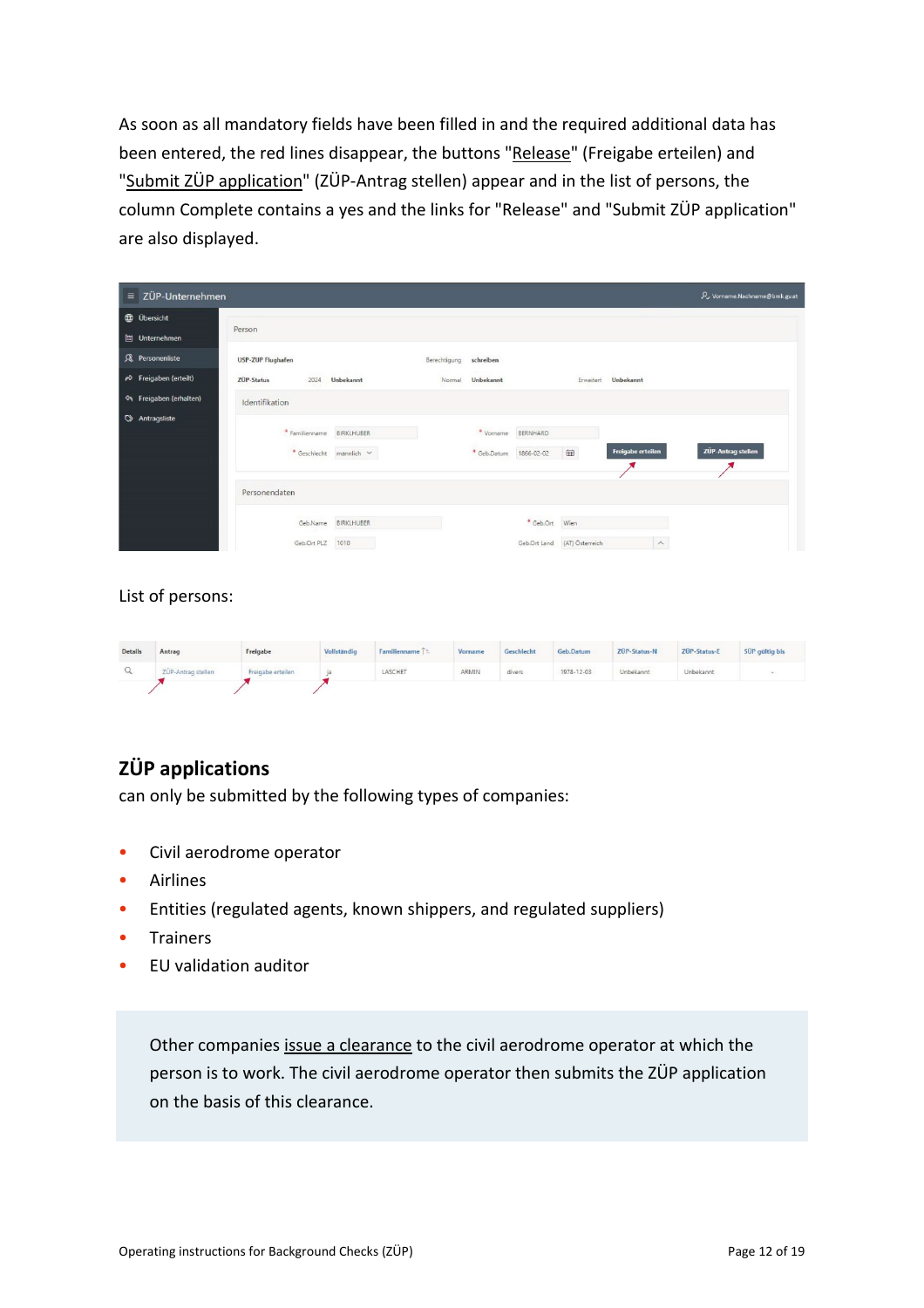## <span id="page-12-0"></span>**Submitting a ZÜP application**

You can now submit a ZÜP application from the list of persons via the link "Submit ZÜP application" or via the button of the same name in the detailed view of the person.

| ZÜP-Antrag             |                      |              |              | ×                |
|------------------------|----------------------|--------------|--------------|------------------|
| Antragsteller 5        |                      |              |              | Freigabe-ID      |
| Person                 | <b>LASCHET ARMIN</b> |              |              |                  |
| * Antragsart           | $\checkmark$         | * Ausprägung | $\checkmark$ |                  |
| * Grund                |                      |              |              |                  |
| Eintrag Strafreg. nein |                      |              |              |                  |
| Antragsdatum           | 2021-09-15           | Status Neu   |              |                  |
|                        |                      |              |              | <b>Erstellen</b> |

Application type: Select ZÜP-neu for a first-time application, ZÜP for a follow-up application.

Type: ZÜP-Normal and ZÜP-Extended for selection (se[e Annex 2\)](#page-17-0).

As soon as you have selected the type, a corresponding list of reasons for the ZÜP application appears. Select the applicable points here.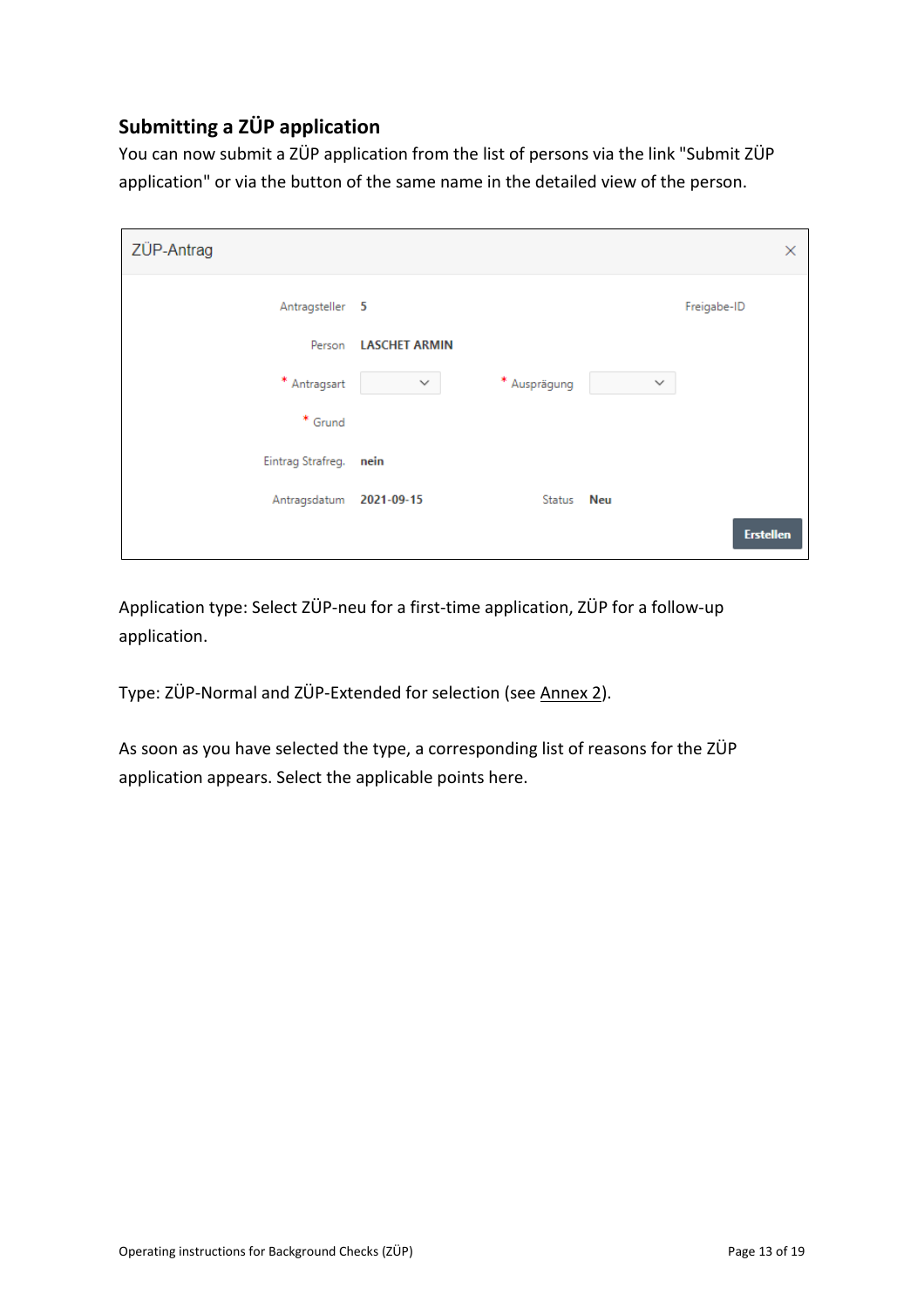| ZÜP-Antrag        |                                                                                                                                                                                                                                 | $\times$ |
|-------------------|---------------------------------------------------------------------------------------------------------------------------------------------------------------------------------------------------------------------------------|----------|
| Antragsteller 5   | Freigabe-ID                                                                                                                                                                                                                     |          |
| Person            | <b>LASCHET ARMIN</b>                                                                                                                                                                                                            |          |
| * Antragsart      | * Ausprägung<br>ZÜP-Erweitert $\vee$<br>ZÜP<br>$\checkmark$                                                                                                                                                                     |          |
| * Grund           | Flugbesatzungsausweis<br>Flughafenausweis<br>Kontrollbedienstete/r<br>Zugangskontrollorgan<br>Verantwortliche/r für Kontrollen (leitende/r Mitarbeiter/in)<br>Ausbilder/in<br>Sicherheitsbeauftragte/r<br>EU-Validierungsprüfer |          |
| Eintrag Strafreg. | Person für andere Sicherheitskontrollen<br>nein                                                                                                                                                                                 |          |
| Antragsdatum      | 2021-09-15<br>Status<br><b>Neu</b><br><b>Erstellen</b>                                                                                                                                                                          |          |

By clicking on "Create", the application is submitted, the 28 day period commences and you will find a corresponding entry in the application list. As long as this application has not been completed, you cannot submit a ZÜP application for this person.

Please understand that ZÜP applications and approvals can only be made during the office hours of the BMK. These are from Monday to Friday, 07:00 to 16:00.

#### <span id="page-13-0"></span>**Granting clearance**

You can grant a clearance from the list of persons via the link "Grant clearance" or via the button by the same name in the detailed view of the person.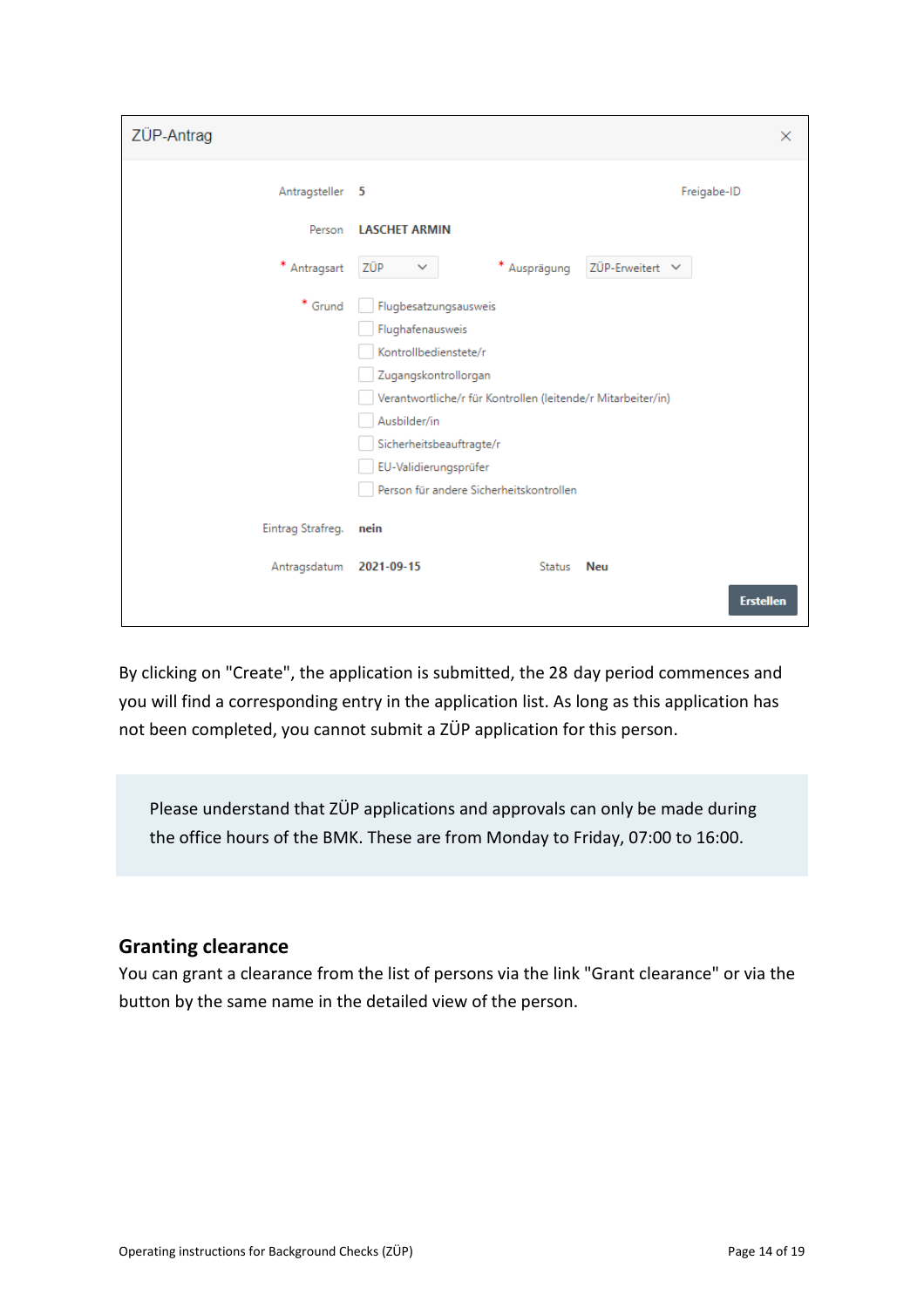| Freigabe erteilen      |                                   | $\times$         |
|------------------------|-----------------------------------|------------------|
| Unternehmen BMK        |                                   |                  |
|                        | Person LASCHET ARMIN              |                  |
| * Zivilflugplatzhalter | $\checkmark$                      |                  |
| $^\ast$ Tätigkeit      |                                   |                  |
|                        | 4                                 |                  |
| Frist                  | 1 [Monate]                        |                  |
|                        | Freigabe 2021-09-15<br>Status Neu |                  |
|                        |                                   | <b>Erstellen</b> |

Now select the civil aerodrome holder where this person is to be deployed and briefly describe the intended activity.

By clicking on "Create", the clearance is issued to the specified civil aerodrome operator (this operator then has reading access to the personal data, sees the clearance under "Clearances received" and can submit the ZÜP application). You will see the clearance under "Clearances granted".

#### <span id="page-14-0"></span>**Clearance granted**   $\vec{r}$

Here you can see for which persons you have given clearances to civil aerodrome operators so that they can submit a ZÜP application (for details on the status see [Annex 1](#page-16-4)).

| $\equiv$ ZÜP-Unternehmen               |                  |                   |                                                                                                         |                        |               |                                              | P., Vorname.Nachname@bmk.gv.at |
|----------------------------------------|------------------|-------------------|---------------------------------------------------------------------------------------------------------|------------------------|---------------|----------------------------------------------|--------------------------------|
| <b>C</b> Obersicht                     |                  |                   |                                                                                                         |                        |               |                                              |                                |
| <sup>[2]</sup> Unternehmen             | v Filter         |                   |                                                                                                         |                        |               |                                              |                                |
| R Personenliste                        |                  | Jahr 2021         | Status Alle<br>$\mathord{\hspace{1pt}\text{--}\hspace{1pt}}\mathord{\hspace{1pt}\text{--}\hspace{1pt}}$ |                        |               | Abgeschlossen/Aufgehoben ausbienden          |                                |
| $\curvearrowright$ Freigaben (erteilt) |                  |                   |                                                                                                         |                        |               |                                              |                                |
| R Freigaben (erhalten)                 | $Q -$            | Los<br>Aktionen v |                                                                                                         |                        |               |                                              | B Freigabe aufheben            |
| C Antragsliste                         | $1 - 4$ von $4$  |                   |                                                                                                         |                        |               |                                              |                                |
|                                        | Details          | Status            | Freigabe                                                                                                | Person                 | Tatiqkeit     | Zivilflugplatzhalter                         |                                |
|                                        | $\Omega_{\rm c}$ | Abgeschlossen     | 2021-02-25                                                                                              | <b>BLUBSDDDSSD BLA</b> | Test Freigabe | Flughafen Wien AG                            |                                |
|                                        | $\mathcal{Q}_i$  | Abgeschlassen     | 2021-02-25                                                                                              | BLUBSDDDSSD BLA        | astfsadf      | Tiroler Flughafenbetriebsgesellschaft m.b.H. |                                |
|                                        | $\mathbb{Q}$     | Abgeschlossen     | 2021-02-25                                                                                              | BLUBSDDDSSD BLA        | Test          | Salzburger Flughafen Gmbh                    |                                |
|                                        | $\alpha$         | Abgeschlossen     | 2021-02-25                                                                                              | BLUBSDDDSSD BLA        | Test          | Flughafen Graz Betriebs GmbH                 |                                |
|                                        |                  |                   |                                                                                                         |                        |               |                                              |                                |
|                                        |                  |                   |                                                                                                         |                        |               |                                              |                                |
|                                        |                  |                   |                                                                                                         |                        |               |                                              |                                |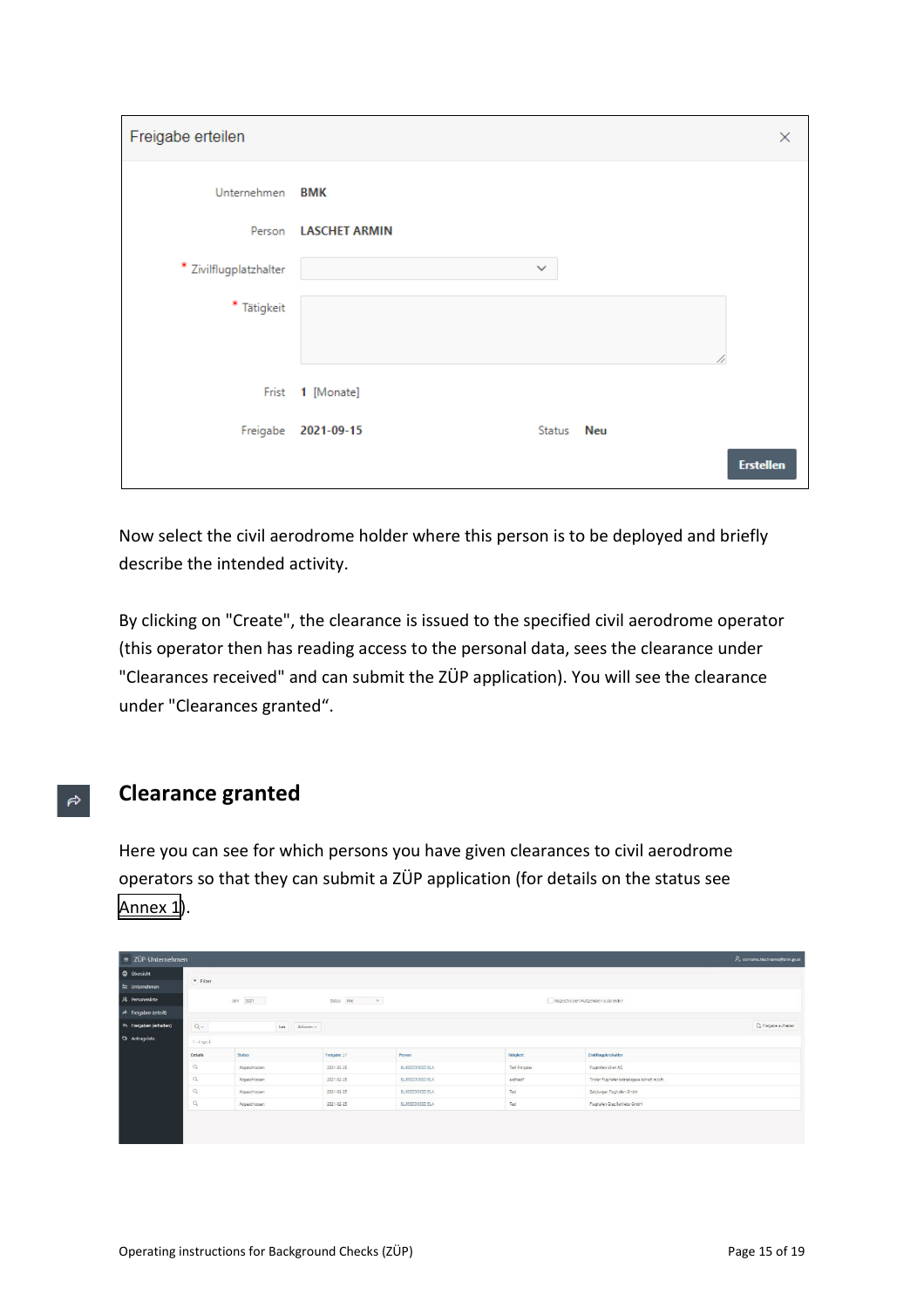## **Clearance received**

(only for civil aerodrome owners)

Here you can see for which persons from which companies you have received approvals, with the possibility to submit a ZÜP application (for details on the status se[e Annex 1\)](#page-16-0).

| $\equiv$ ZÜP-Unternehmen               |               |               |                       |              |                                     | P., Vorname.Nachname@bmk.gv.at |
|----------------------------------------|---------------|---------------|-----------------------|--------------|-------------------------------------|--------------------------------|
| <b>D</b> Ubersicht                     | · Filter      |               |                       |              |                                     |                                |
| [ta] Unternehmen                       |               |               |                       |              |                                     |                                |
| <b>八</b> Personenliste                 |               | $\mu$ nr 2021 | Status Alle<br>$\sim$ |              | Abgeschiossen/Aufgehoben ausbienden |                                |
| $\curvearrowright$ Freigaben (erteilt) |               |               |                       |              |                                     |                                |
| h Freigaben (erhalten)                 | $Q -$         | Los Attoren   |                       |              |                                     |                                |
| C Antragsliste                         | $T - 1$ von T |               |                       |              |                                     |                                |
|                                        | Antrag        | Status        | Freigabe J.F.         | Unternehmen  | Person                              | Tätigkeit                      |
|                                        |               | Abgeschlossen | 2021-03-08            | USP-ZUP Shop | WALLENSTEIN ALBRECHT                | Stratege                       |
|                                        |               |               |                       |              |                                     |                                |
|                                        |               |               |                       |              |                                     |                                |



<span id="page-15-0"></span> $\blacklozenge$ 

## <span id="page-15-1"></span>**List of applications**

(Only for companies that have the necessary right to apply) Here you can see which [ZÜP applications](#page-11-0) you have submitted and when, including the current status, and view the details of the application data.

- For details on the statuses, see [Annex 1](#page-16-0)
- For details on type, see [Submitting a ZÜP application](#page-12-0)
- See [Annex 2](#page-17-0) for details on specification, ETI status, and ETI deadline

| · Filter<br>$\begin{tabular}{ll} \hline \texttt{Status} & \texttt{Alle} & \texttt{~~} & \texttt{~~} \end{tabular}$<br>Jahr 2021<br>Abgeschlossen ausblenden<br>$\mathbb{Q} \vee$<br>Los Aktionen v<br>$1 - 1$ von $1$<br>Antrag $\downarrow \equiv$<br><b>ZÜP-Status</b><br>SUP guitig bis<br>Details<br><b>Status</b><br>Prüffrist<br>Antragsteller<br>Unternehmen<br>Person<br>Art<br>ZUP-Frist<br>Ausprägung<br>Q<br>2021-02-09<br>BMK<br>20P-neu<br>Abgeschlossen<br>BMK<br>MÜLLER ANDREA<br>ZÜP-Erweitert<br>Zuverlässig<br>2022-02-15<br>S.<br>25 | $\equiv$ ZÜP-Unternehmen          |  |  |  |  |  | P. Vorname.Nachname@bmk.gv.at |
|---------------------------------------------------------------------------------------------------------------------------------------------------------------------------------------------------------------------------------------------------------------------------------------------------------------------------------------------------------------------------------------------------------------------------------------------------------------------------------------------------------------------------------------------------------|-----------------------------------|--|--|--|--|--|-------------------------------|
|                                                                                                                                                                                                                                                                                                                                                                                                                                                                                                                                                         | <b>D</b> Ubersicht<br>Unternehmen |  |  |  |  |  |                               |
|                                                                                                                                                                                                                                                                                                                                                                                                                                                                                                                                                         | R Personenliste                   |  |  |  |  |  |                               |
|                                                                                                                                                                                                                                                                                                                                                                                                                                                                                                                                                         | $\Rightarrow$ Freigaben (erteilt) |  |  |  |  |  |                               |
|                                                                                                                                                                                                                                                                                                                                                                                                                                                                                                                                                         | G Freigaben (erhalten)            |  |  |  |  |  |                               |
|                                                                                                                                                                                                                                                                                                                                                                                                                                                                                                                                                         | Antragsliste                      |  |  |  |  |  |                               |
|                                                                                                                                                                                                                                                                                                                                                                                                                                                                                                                                                         |                                   |  |  |  |  |  |                               |
|                                                                                                                                                                                                                                                                                                                                                                                                                                                                                                                                                         |                                   |  |  |  |  |  |                               |
|                                                                                                                                                                                                                                                                                                                                                                                                                                                                                                                                                         |                                   |  |  |  |  |  |                               |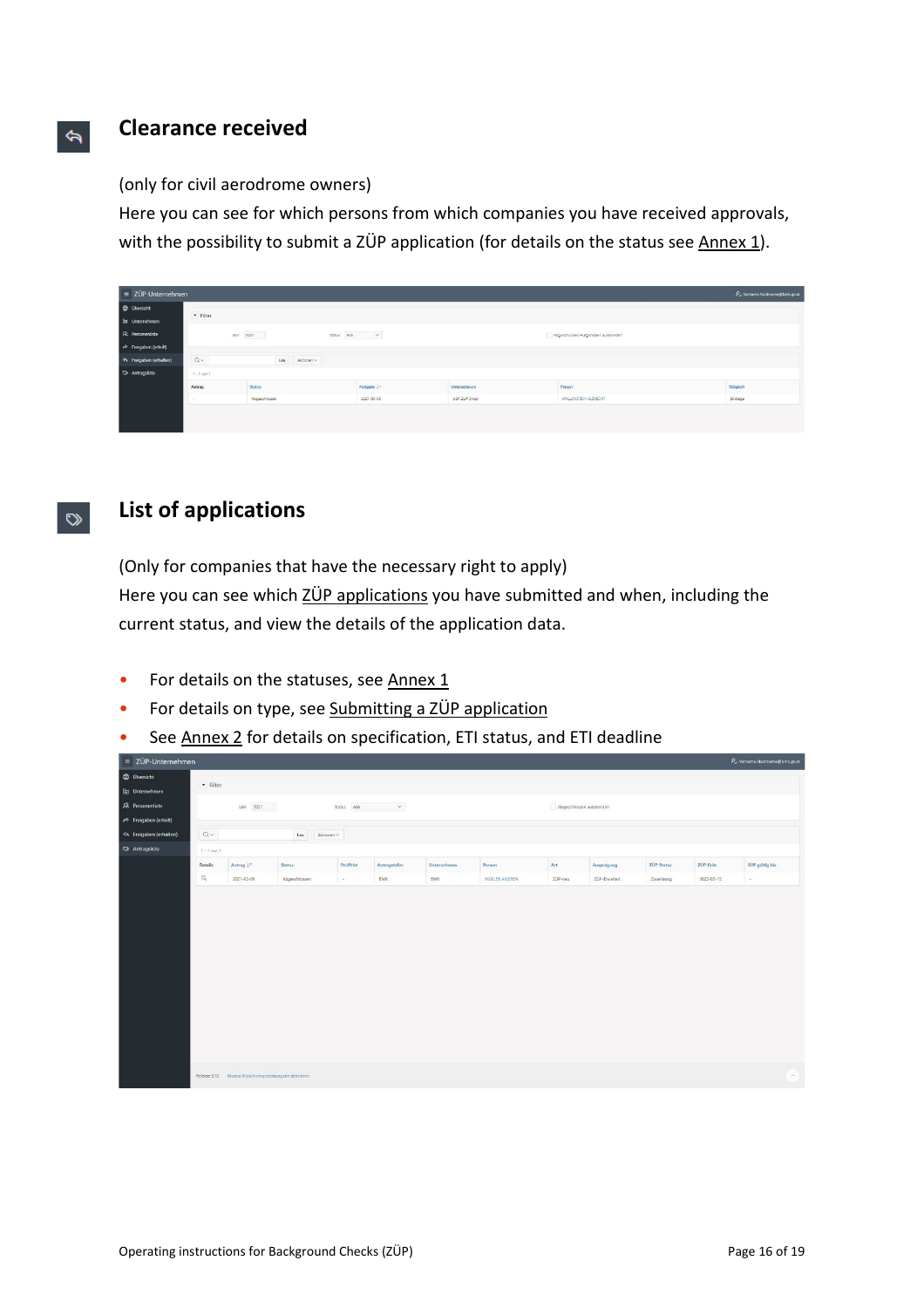## <span id="page-16-4"></span><span id="page-16-0"></span>**Annex 1 – Overview of the various statuses**

## <span id="page-16-1"></span>**ZÜP status**

| <b>Unkown</b>     | Default when creating a person and after expiry of the ZÜP period |
|-------------------|-------------------------------------------------------------------|
| Stopped           | Application is under in-depth review by the BMK                   |
| <b>Unreliable</b> | The person has been classified as unreliable                      |
| Reliable          | The person has been classified as reliable                        |

The commencement of the activity that requires a background check may only be taken up or carried out if the ZÜP status is Reliable.

## <span id="page-16-2"></span>**Application status**

| <b>New</b>           | ZÜP application has been submitted                               |
|----------------------|------------------------------------------------------------------|
| In process           | ZÜP application is being processed at the BVT                    |
| In-depth examination | An in-depth review was initiated by the BMK                      |
| <b>Under review</b>  | BAT cannot complete the ZÜP application within the 28-day period |
| Completed            | ZÜP application was completed by the BAT                         |

## <span id="page-16-3"></span>**Approval status**

| <b>New</b>     | Clearance has been given to a civil aerodrome operator            |
|----------------|-------------------------------------------------------------------|
| Accepted       | ZÜP application has been submitted by aerodrome operator          |
| Completed      | ZÜP application has been completed by the BAT                     |
| <b>Revoked</b> | A clearance has been revoked (only seen by the releasing company) |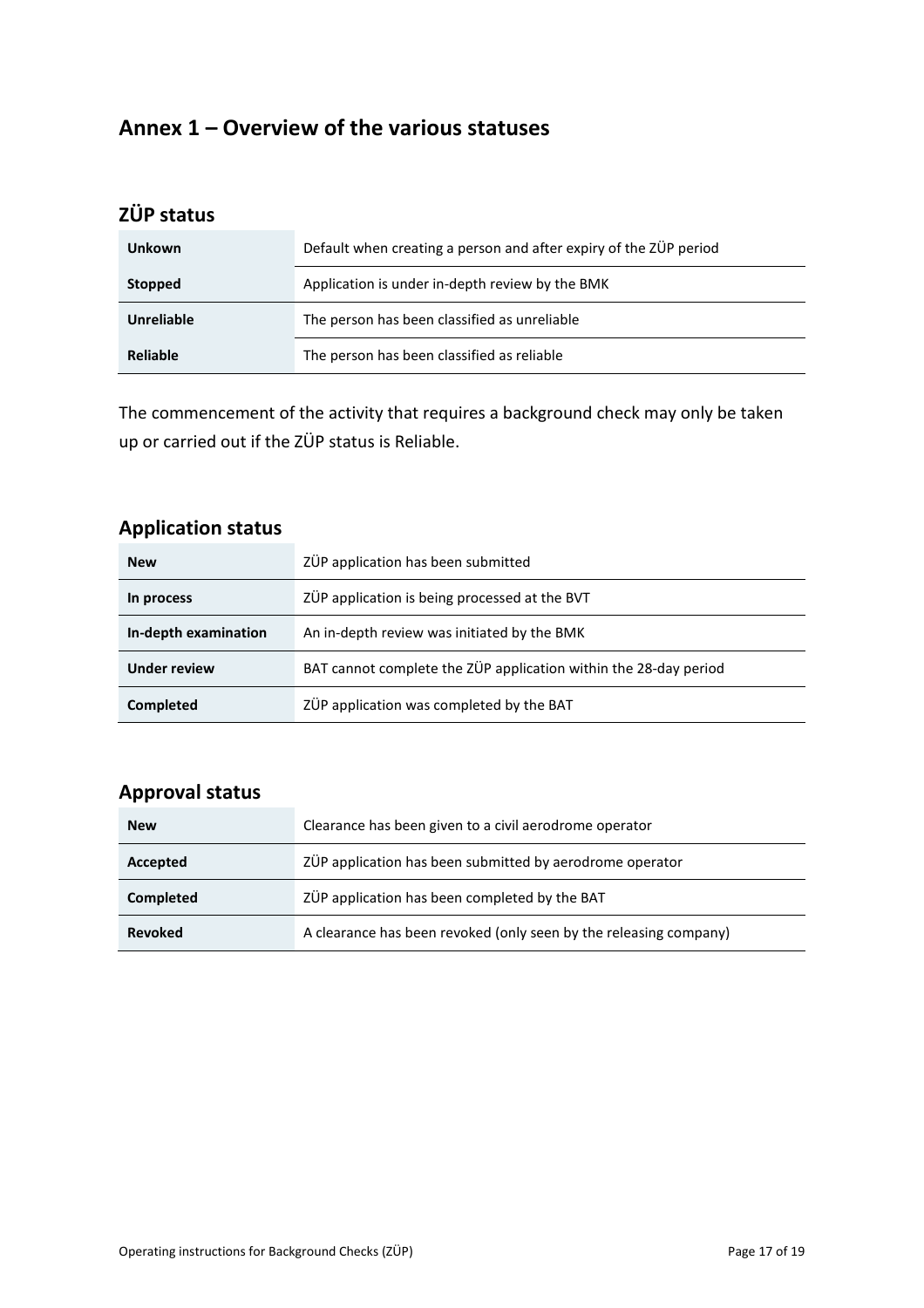# <span id="page-17-0"></span>**Annex 2 – Overview of ZÜP types and the ZÜP deadlines**

Description in the application

| ZÜP-Type      | ZÜP-Status   | ZÜP- Deadline    | <b>Validity period</b> |
|---------------|--------------|------------------|------------------------|
| ZÜP-Normal    | ZÜP-Status-N | ZÜP- Deadline -N | max. three years       |
| ZÜP- Extended | ZÜP-Status-E | ZÜP-Deadline-E   | max. one year          |

From 31 December 2021, the following persons must have successfully completed a normal background check (ZÜP-Normal):

- Persons hired to perform screening, access control or other security controls in areas other than security restricted areas;
- Persons having unescorted access to air cargo and air mail, air carrier mail and materials, in-flight supplies and airport supplies that have been subjected to the required security controls;
- Persons having administrator privileges or unattended and unrestricted access to critical information and communication technology systems and data used for civil aviation purposes referred to in point 1.7.1 or otherwise identified in the risk assessment referred to in point 1.7.3, in accordance with the national civil aviation security programme

As of 31 December 2021, the following persons must have successfully completed an extended background check (ZÜP-Extended):

- Holders of an airport identification card with access to the security area
- Holders of a flight crew identification card for a crew member employed by a Union air carrier
- Persons responsible for the implementation of the security programme submitted by a regulated agent
- Persons responsible for implementing the security controls and monitoring their compliance of a known shipper
- Persons recruited to carry out controls in security restricted areas
- Persons hired to perform access control in security restricted areas
- Persons hired to perform other security controls in security restricted areas
- Persons recruited to take responsibility for the implementation of these controls